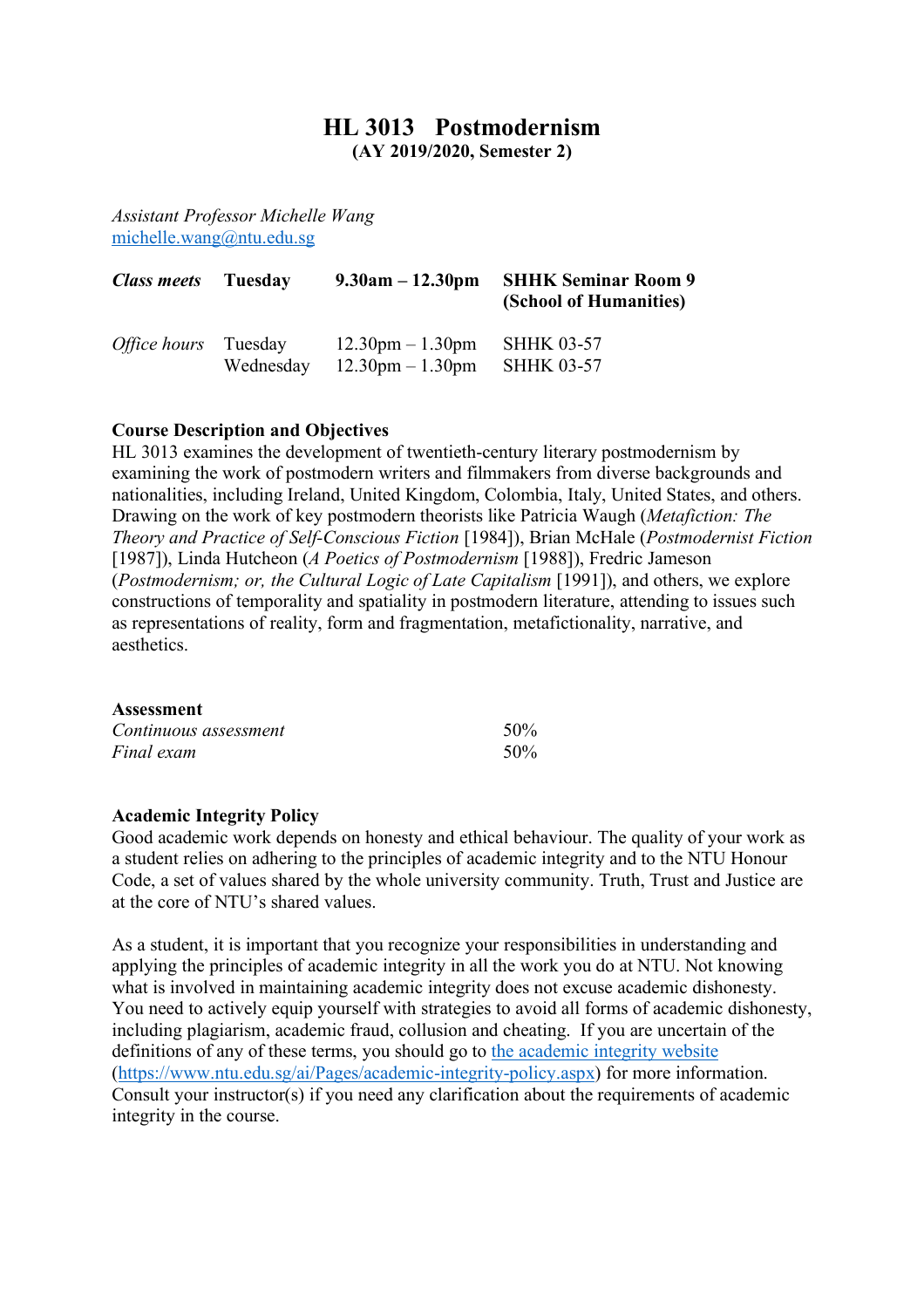#### **Late Work Policy**

All graded assignments are due in hard *and* soft copy by the start of class on the due dates. Late work will be accepted within twenty-four hours for a reduced grade, but will receive no instructor comments.

#### **Attendance Policy**

Your prepared and active participation is crucial to your success in the course. You may only do a make-up quiz/test for reasons that relate to an excused absence, with proper documentation such as a medical certificate, etc. Please note that it is your responsibility to get in touch with the instructor within five days of the missed class in order to arrange for a make-up.

#### **Technology Policy**

I welcome students to actively use technology to facilitate learning in the classroom, so long as it is being used on task and with one exception: no audio or video recording is allowed at any point during the lectures, seminars, and/or tutorials. All quizzes and exams are closedbook, unless otherwise stated; please ensure all electronic devices including cellphones, tablets, computers, etc. are put away into your bags at that point.

*Note: This preliminary syllabus is subject to change at the instructor's discretion.*

**\***

## **Texts**

Amis, Martin. *Time's Arrow*. Vintage International, 1991. Calvino, Italo. *Invisible Cities*. 1972/1974. Vintage, 1997. García Márquez, Gabriel. *One Hundred Years of Solitude*. 1967/1970. Trans. Gregory Rabassa. Penguin, 1972. *(TBA)* Ingalls, Rachel. *Mrs. Caliban*. 1982. New Directions, 2018. Kushner, Tony. *Angels in America: Millennium Approaches*. 1991. Nick Hern Books, 2017. O'Brien, Flann. *The Third Policeman*. Dalkey Archive Press, 1967. ——. "John Duffy's Brother." [available on NTU Learn] —— (Brother Barnabas). "Scenes in a Novel." [available on NTU Learn] *Selection of theory, poetry, and short stories will be available on NTU Learn.*

#### **Films**

*Fight Club* (1999). Dir. David Fincher. *Inception* (2010). Dir. Christopher Nolan. *Lola Rennt*, also known as *Run Lola Run* (1998). Dir. Tom Tykwer. *(TBA) The Shape of Water* (2017). Dir. Guillermo del Toro.